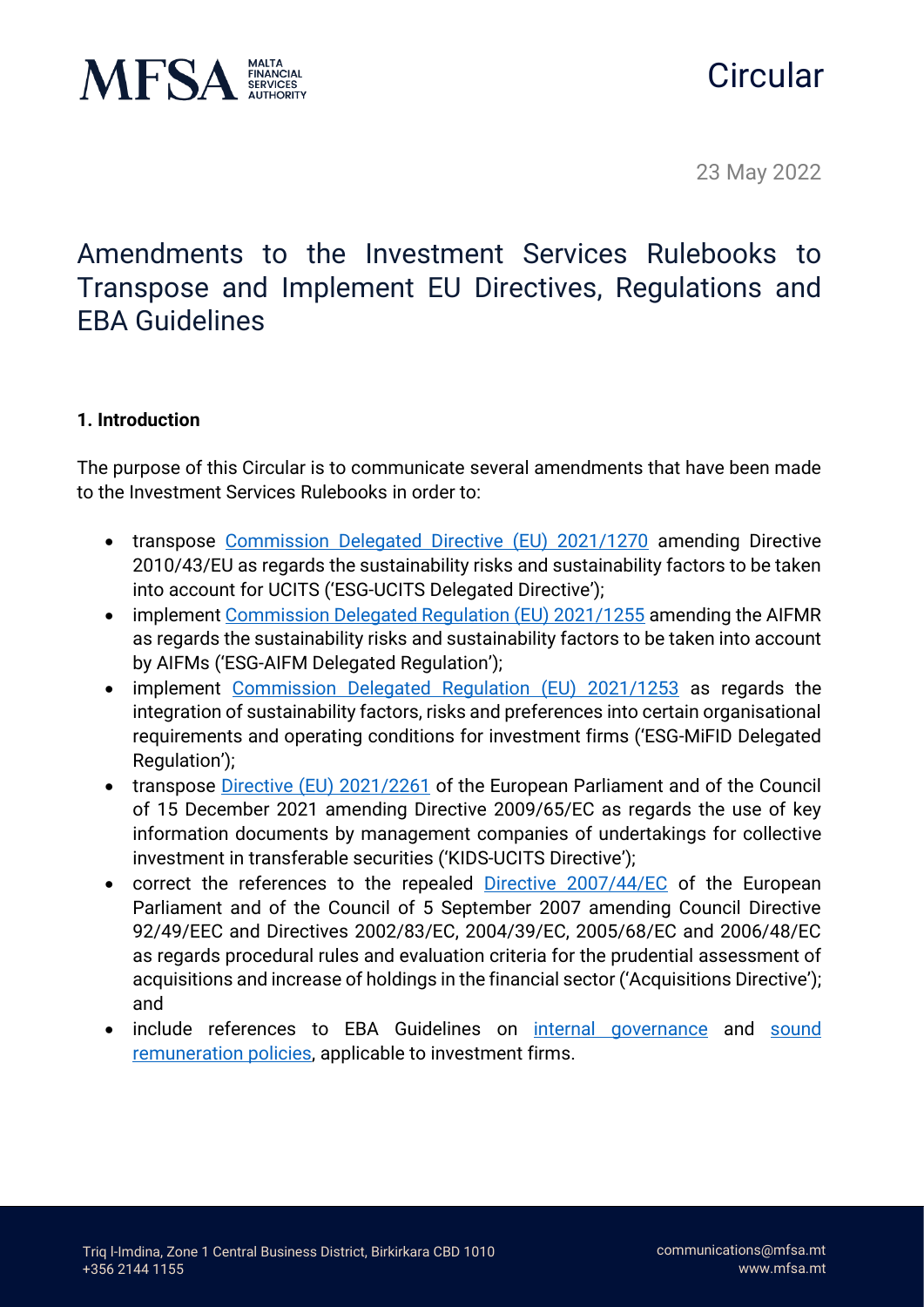

# **Circular**

## **2. Transposition of ESG-UCITS Delegated Directive**

The ESG UCITS Delegated Directive amends Directive 2010/43/EU and imposes obligations on UCITS management companies and self-managed UCITS to:

- integrate sustainability risks in the management of UCITS;
- include in their procedures on conflicts of interest a consideration of any conflicts that may arise as a result of the integration of sustainability risks;
- take into account sustainability risks as part of the due diligence process in the selection and ongoing monitoring of investment; and
- capture details of procedures to manage sustainability risks in the risk management policy.

This Delegated Directive is applicable as from **1 August 2022**. A detailed outline of the changes made as a result of the Delegated Directive is found in **Annex A** to this Circular.

## **3. Implementation of ESG-AIFM Delegated Regulation**

The ESG AIFM Delegated Regulation amends Delegated Regulation (EU) 231/2013 and imposes obligations on AIFMs and self-managed AIFs to:

- integrate sustainability risks in the management of AIFs;
- include in their conflicts of interest procedures a consideration of any conflicts that may arise as a result of the integration of sustainability risks;
- take into account (i) sustainability risks and (ii) if relevant, the principal adverse impacts of investment decisions on sustainability factors, as part of the due diligence in the selection and ongoing monitoring of investments; and
- capture details of procedures to manage sustainability risks in the risk management policy.

This Delegated Regulation is directly applicable as from **1 August 2022**. A detailed outline of the changes made as a result of the Delegated Regulation is found in **Annex B** to this Circular.

## **4. Implementation of ESG-MiFID Delegated Regulation**

The ESG MiFID Delegated Regulation amends Delegated Regulation (EU) 2017/565 and requires investment firms providing financial advice or portfolio management to:

- carry out a mandatory assessment of the sustainability preferences of clients;
- take this into account in the selection of financial products and prepare client reports explaining how the recommendation meets a client's investment objectives, risk profile, capacity to bear loss and sustainability preferences; and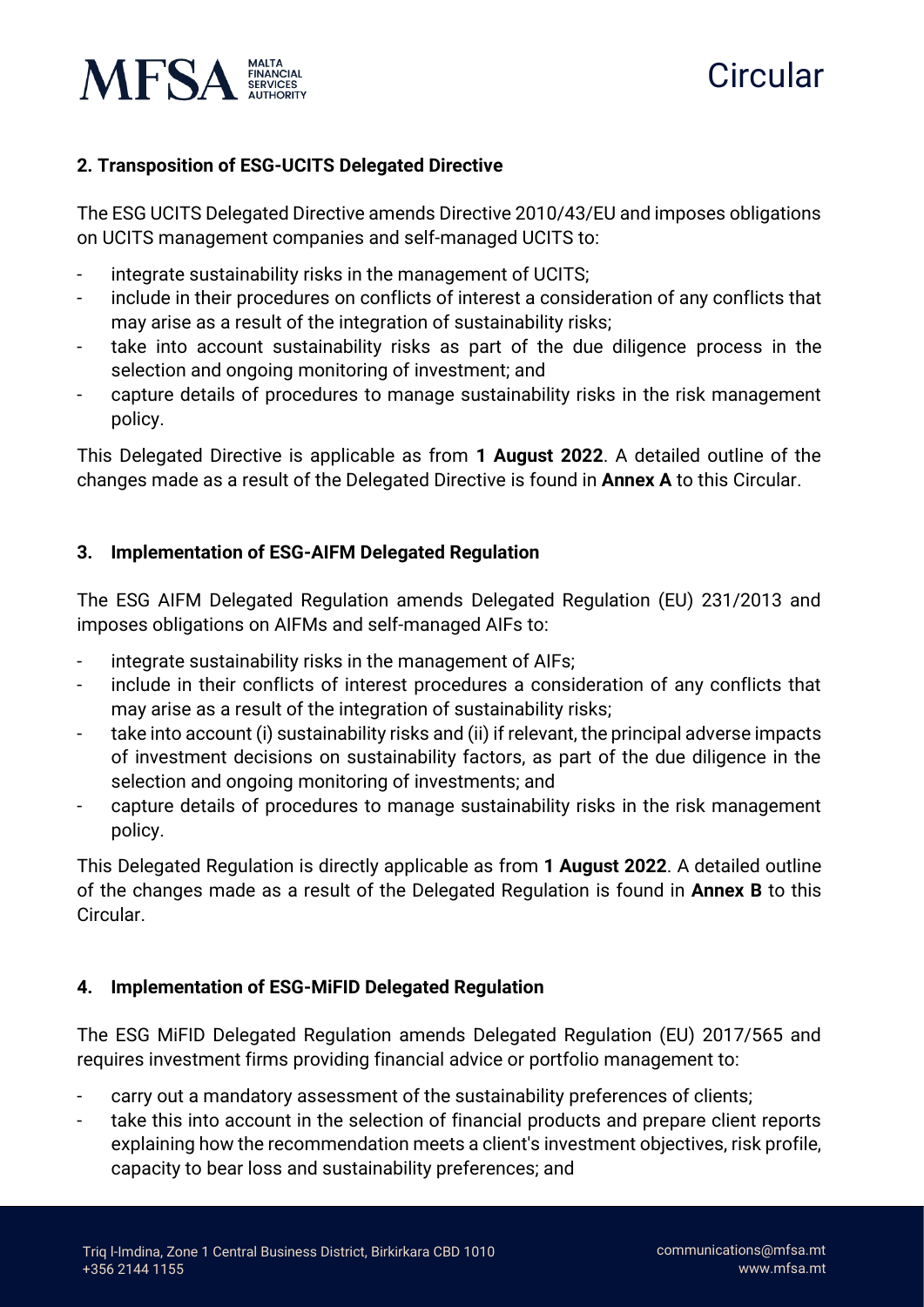

- take into account sustainability risks when complying with organisational requirements and to integrate sustainability into risk management policies.

This Delegated Regulation is directly applicable as from **2 August 2022**. A detailed outline of the changes made as a result of the Delegated Regulation is found in **Annex C** to this Circular.

### **5. Transposition of KIDS-UCITS Directive**

According to the UCITS Directive (Directive 2009/65/EC), each undertaking must provide key investor information. The PRIIPS KID Regulation (Regulation (EU) No 1286/2014) requires manufacturers of Packaged Retail and Insurance-based Investment Products (PRIIPs) to draw up and publish a Key Information Document (KID) for that product.

UCITS qualify as PRIIPs but an exemption was laid out for stakeholders advising on, or selling, units of UCITS until 31 December 2021 and further delayed until 31 December 2022.

In order to avoid conflict between requirements, it became necessary to ensure that retail investors in PRIIPs interested in acquiring units of UCITS do not receive both documents for the same financial product after the expiry of the transitional arrangement. In addition, for non-retail investors, investment companies and management companies should continue to draw up key investor information in accordance with the UCITS Directive, unless they decide to draw up a KID as set out in Regulation (EU) No 1286/2014.

This Delegated Directive is applicable as from **1 January 2023**. A detailed outline of the changes made as a result of the Delegated Directive is found in **Annex D** to this Circular.

#### **6. Reference to Acquisitions Directive**

The Acquisitions Directive in 2009, harmonised the supervisory approval requirements present in various sectoral legislation. The Directive itself has since been repealed and therefore sub-paragraph (a) of Rule R13-13.1.2 in Part A of the Investment Services Rules for Investment Services Licence Holders has been removed to delete reference to the Acquisitions Directive.

#### **7. EBA Guidelines**

On 15 March 2022, the EBA published translations in all EU official languages of the [Guidelines on internal governance for investment firms](https://www.eba.europa.eu/regulation-and-policy/internal-governance/guidelines-internal-governance-investment-firms) and [Guidelines on sound](https://www.eba.europa.eu/regulation-and-policy/investment-firms/guidelines-remuneration-policies-investment-firms)  [remuneration policies](https://www.eba.europa.eu/regulation-and-policy/investment-firms/guidelines-remuneration-policies-investment-firms) under the Investment Firms Directive (Directive (EU) 2019/2034). The Investment Firm Rulebook has been updated to make reference to these Guidelines.